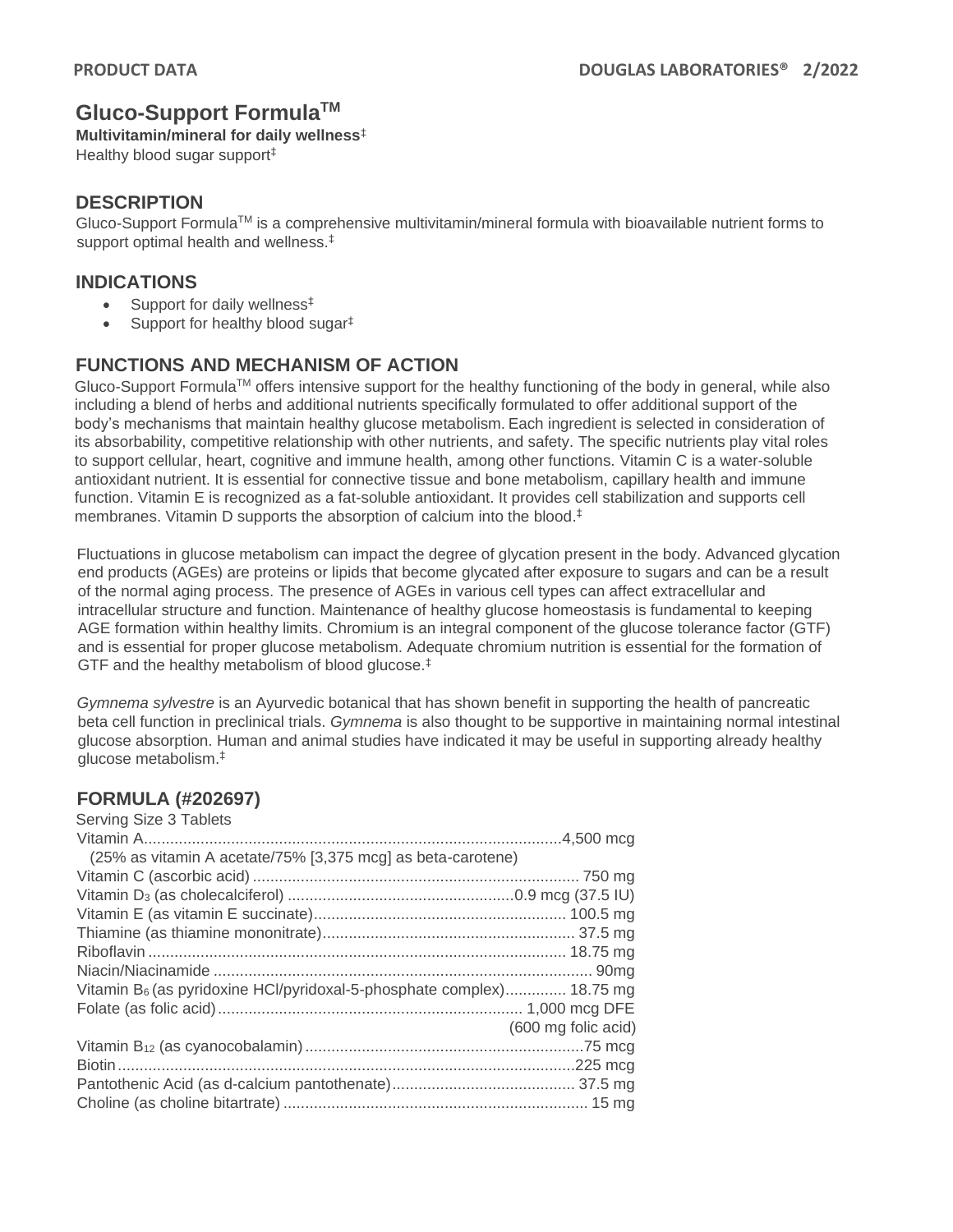| Calcium (from calcium citrate/ascorbate/carbonate complex) 225mg                                         |  |
|----------------------------------------------------------------------------------------------------------|--|
| Magnesium (from magnesium aspartate/ascorbate/oxide complex)  225 mg                                     |  |
|                                                                                                          |  |
|                                                                                                          |  |
|                                                                                                          |  |
| Manganese (as manganese aspartate/sulfate complex) 11 mg                                                 |  |
|                                                                                                          |  |
|                                                                                                          |  |
| Potassium (as potassium aspartate/chloride complex)  56.25 mg                                            |  |
|                                                                                                          |  |
| Momordica charantia Extract (deseeded fruits), Gymnema sylvestre Extract (dried leaf), Dandelion (root), |  |
| Goldenseal (root), Acetyl-L-Carnitine HCl, Lemon Bioflavonoids Complex, Betaine HCl, Grape Seed Extract, |  |
| Lipoic Acid, L-Methionine, L-Cystine/N-Acetyl-L-Cysteine, Glutamic Acid and Coenzyme Q10                 |  |
|                                                                                                          |  |
|                                                                                                          |  |
|                                                                                                          |  |
|                                                                                                          |  |
|                                                                                                          |  |
|                                                                                                          |  |

Other ingredients: Microcrystalline cellulose, stearic acid, tablet coating (hypromellose, glycerin), vegetable stearate, croscarmellose sodium and silica

††Krebs=Citrate, Fumarate, Malate, Glutarate and Succinate Complex

Gluten-Free, Non-GMO

#### **SUGGESTED USE**

As a dietary supplement, adults take 3 tablets daily with food or as directed by your health professional.

#### **WARNING**

If you are pregnant, nursing, have any health condition or taking any medication, consult your health professional before using this product. Discontinue immediately if a burning sensation occurs. Not recommended for people with ulcers.

KEEP OUT OF THE REACH OF CHILDREN

#### **STORAGE**

Store in a cool, dry place, away from direct light. Use only if safety seal is intact.

#### **REFERENCES**

Girodon F, Blache D, Monget AL, et al. *J Am Coll Nutr*. 1997 Aug;16(4):357-65. Hercberg S, Galan P, Preziosi P, et al. *Arch Intern Med*. 2004 Nov 22;164(21):2335-42. Wang MX, Jiao JH, Li ZY, et al. *Atherosclerosis*. 2013 Apr;227(2):380-5. Sato K, Niki E, Shimasaki H. *Arch Biochem Biophys*. 1990 Jun;279(2):402-5. Huskisson E, Maggini S, Ruf M. *J Int Med Res*. 2007 May-Jun;35(3):277-89. Depeint F, Bruce WR, Shangari N. *Chemico-Biological Interactions*. 2006. 123; 94–112. Brunaud L, Alberto JM, Ayav A, et al. *Clin Chem Lab Med*. 2003 Aug;41(8):1012-9. Miller AL. *Altern Med Rev*. 2003 Feb;8(1):7-19. Costa KA, Gaffney CE, Fischer LM, Zeisel SH. *Am J Clin Nutr*. 2005 Feb; 81(2): 440–444. Lee JK, Jung SH, Lee SE, et al. *Korean J Physiol Pharmacol*. 2018 Jan; 22(1): 35–42. Panche AN, Diwan AD, Chandra SR. *J Nutri Sci*. 2016;5:e47. Johnston CS, Barkyoumb GM, Schumacher SS. *Nutrients*. 2014 Jul 9;6(7):2572-83. Sasazuki S, Sasaki S, Tsubono Y, et al. *Eur J Clin Nutr*. 2006 Jan;60(1):9-17. Kurutas EB. *Nutr J*. 2016; 15: 71.